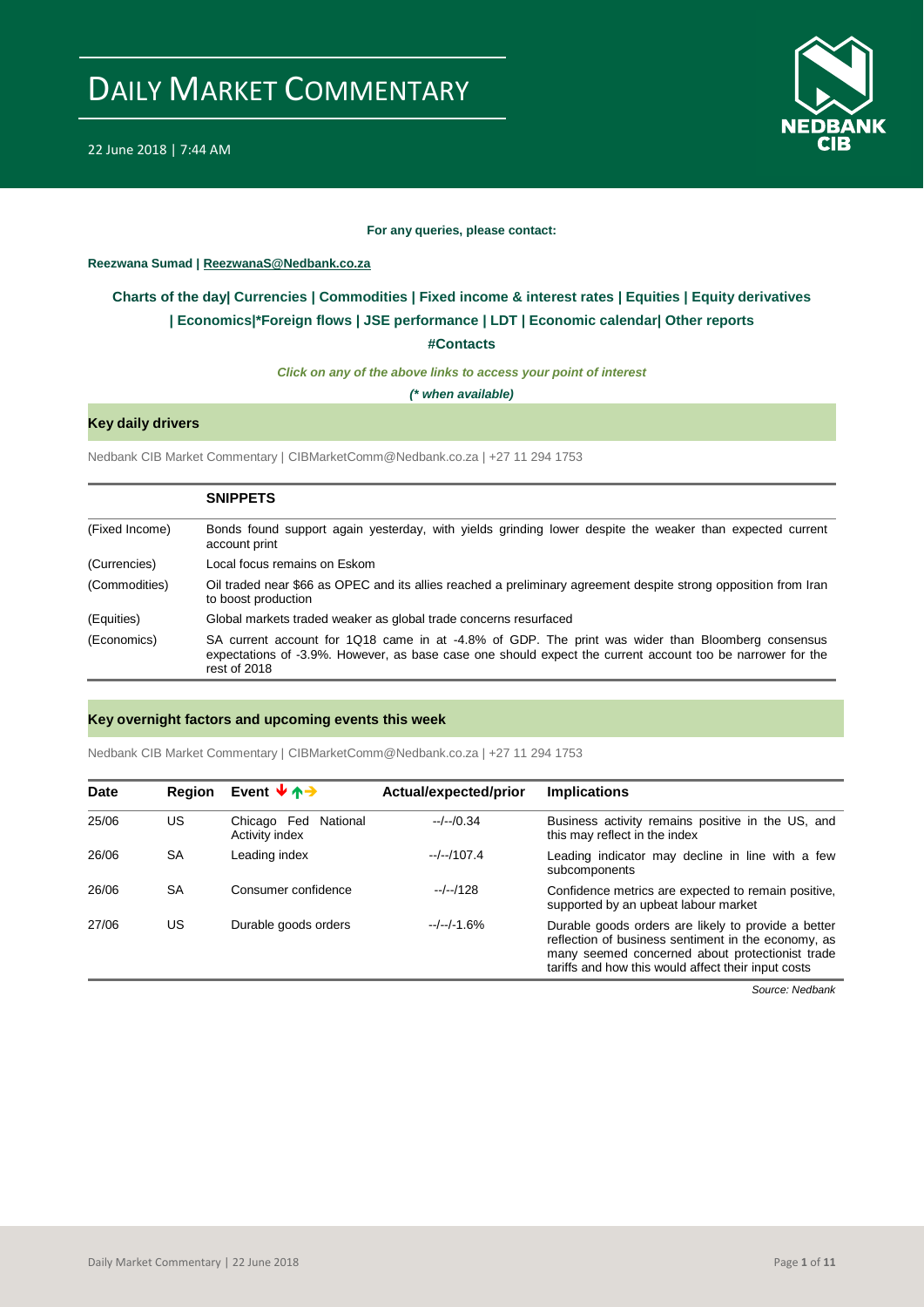

## <span id="page-1-0"></span>**Fixed income and interest rates [back to top](#page-0-0) back to top**

Bond flow sales |+2711 535 4021 | Corporate Money Markets | +2711 535 4007 | Business Bank Money Markets | +2711 535 4006

|                                 |            | Δ              | Δ                | Δ          | Δ         |                  |
|---------------------------------|------------|----------------|------------------|------------|-----------|------------------|
| <b>Bonds</b>                    | Last price | 1 <sub>d</sub> | <b>MTD</b>       | <b>YTD</b> | 12Month   | <b>MTD</b> trend |
|                                 | %          | bps            | bps              | bps        | bps       |                  |
| R204-0.5 yrs                    | 6.78       | $-0.55$        | 2.45             | $-28.45$   | $-63.25$  | ⇑                |
| R208-2.8 yrs                    | 7.88       | $-0.15$        | 22.05            | 31.55      | 30.15     | ↟                |
| R186-8.5 yrs                    | 8.92       | $-0.25$        | 34.65            | 32.85      | 36.05     | ↟                |
| R2048-29.7 yrs                  | 9.73       | $-0.15$        | 28.55            | 1.95       | 3.95      | ↟                |
| US 10 yr                        | 2.90       | 0.73           | 4.55             | 49.86      | 75.64     | ⇑                |
| <b>UK 10 yr</b>                 | 1.28       | $-2.00$        | 4.70             | 8.70       | 24.50     | ⇑                |
| German 10 yr                    | 0.34       | $-4.20$        | $-0.60$          | $-9.20$    | 7.00      | ⇓                |
| Japan 10 yr                     | 0.04       | $-0.50$        | $-0.50$          | $-1.30$    | $-2.30$   | ⊕                |
|                                 |            | $\Lambda$      | Δ                | Δ          | Δ         | <b>MTD</b> trend |
| <b>Money Market</b>             | Last price | 1 <sub>d</sub> | <b>MTD</b>       | <b>YTD</b> | 12Month   |                  |
|                                 | %          | bps            | bps              | bps        | bps       |                  |
| SA reporate                     | 6.50       | 0.00           | 0.00             | $-25.00$   | $-50.00$  |                  |
| SA prime rate                   | 10.00      | 0.00           | 0.00             | $-25.00$   | $-50.00$  | ⇛                |
| SA CPI (MTD = previous month)   | 4.40       |                | $-10.00$         | $-30.00$   | $-100.00$ | ⇓                |
| SA3m JIBAR                      | 6.93       | 0.80           | 2.50             | $-22.50$   | $-39.20$  | ⇑                |
| SA3m NCD                        | 6.93       | 2.50           | 1.25             | $-22.50$   | $-40.00$  | ⇑                |
| SA6m NCD                        | 7.43       | $-2.50$        | 0.00             | $-17.50$   | $-40.00$  | ∔                |
| SA12m NCD                       | 8.12       | 1.50           | 17.75            | 21.50      | $-6.00$   | ⇑                |
| US 3m LIBOR                     | 2.33       | 0.16           | 1.06             | 63.76      | 104.47    | ⇑                |
| UK 3m LIBOR                     | 0.63       | 0.01           | 1.71             | 10.76      | 34.16     | ↟                |
| Japan 3m LIBOR                  | $-0.04$    | 0.42           | $-2.47$          | $-1.87$    | $-4.05$   | ⇓                |
| Source: Bloomberg & Nedbank CIB | Time       |                | 2018/06/22 07:33 |            |           |                  |

| <b>FRAs and Swaps</b>            | Last price | Δ<br>1 <sub>d</sub> | Δ<br><b>MTD</b> | Δ<br><b>YTD</b> | Δ<br>12Month | <b>MTD</b> trend |
|----------------------------------|------------|---------------------|-----------------|-----------------|--------------|------------------|
|                                  | %          | bps                 | bps             | bps             | bps          |                  |
| 3X6 FRA                          | 7.04       | 0.00                | 12.00           | 15.00           | $-11.00$     | ⇑                |
| 6X9 FRA                          | 6.86       | 0.00                | 4.00            | 3.00            | 4.00         | ⇑                |
| 9X12 FRA                         | 7.25       | 0.00                | 23.00           | 46.00           | 35.00        | ⋔                |
| 18X21 FRA                        | 7.54       | 0.00                | 28.00           | 56.00           | 62.00        | ⋔                |
| SA 2yr Swap                      | 7.29       | 0.07                | 20.30           | 35.32           | 27.50        | ⋔                |
| SA 3yr Swap                      | 7.46       | 0.00                | 23.80           | 41.00           | 39.00        | ⋔                |
| SA 5yr Swap                      | 7.76       | 0.00                | 26.00           | 43.00           | 45.50        | ⋔                |
| SA10yr Swap                      | 8.27       | 0.00                | 30.00           | 34.50           | 44.50        | ⋔                |
| SA15yr Swap                      | 8.55       | 0.00                | 31.00           | 38.50           | 50.75        | ⇑                |
|                                  |            |                     |                 |                 |              |                  |
|                                  |            | $\Delta$            | $\Delta$        | $\Delta$        | Δ            | <b>MTD</b> trend |
| <b>Spreads</b>                   | Last price | 1 <sub>d</sub>      | <b>MTD</b>      | <b>YTD</b>      | 12Month      |                  |
|                                  | %          | bps                 | bps             | bps             | bps          |                  |
| 2v10v                            | $-0.98$    | 0.07                | $-9.70$         | 0.82            | $-17.00$     | ₽                |
| 3v10v                            | $-0.81$    | 0.00                | $-6.20$         | 6.50            | $-5.50$      | ⇓                |
| R186-R204                        | 2.14       | 0.30                | 32.20           | 61.30           | 99.30        | ⋔                |
| R2048-R186                       | 0.82       | 0.10                | $-6.10$         | $-30.90$        | $-32.10$     | ⇓                |
| 5y-R186                          | $-1.16$    | 0.25                | $-8.65$         | 10.15           | 9.45         | ⇓                |
| 10y-R186                         | $-0.65$    | 0.25                | $-4.65$         | 1.65            | 8.45         | ⇓                |
| 15y-R186                         | $-0.37$    | 0.25                | $-3.65$         | 5.65            | 14.70        | ⇓                |
| SA 5yr CDS spread - basis points | 211.24     | 0.00                | 34.97           | 54.26           | 16.55        | ⋔                |

## **US 10 year yield**

## **SA 10 year yield**



*Source: Bloomberg, Nedbank*

*Source: Bloomberg, Nedbank*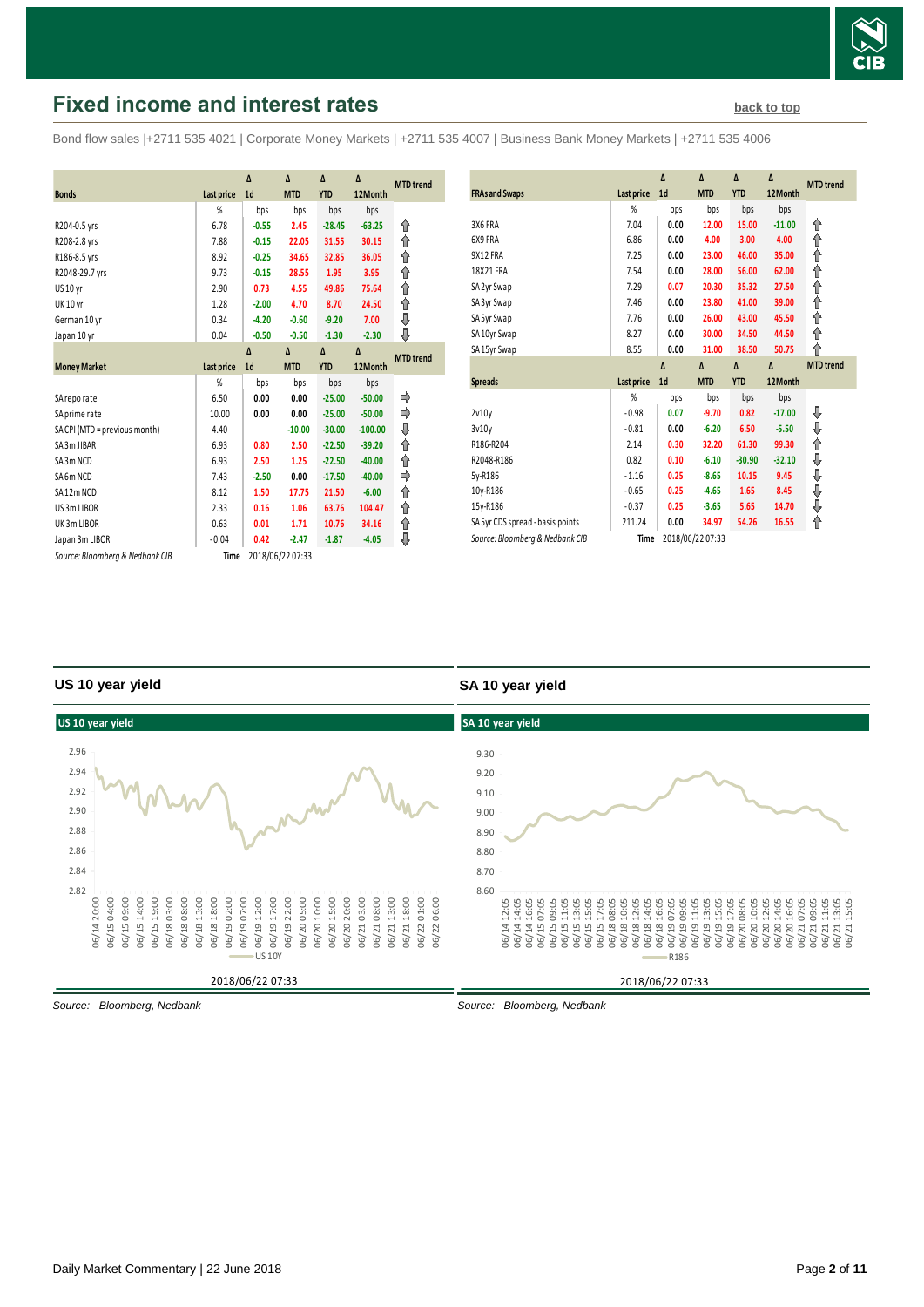

## <span id="page-2-0"></span>**Currencies [back to top](#page-0-0)**

Business Banking FX | +27 11 535 4003 | Corporate FX | +2711 535 4002 | Institutional FX | +2711 535 4005

- The local session opened with the rand trading marginally below the 13.70 level, combination of disappointing local currency account data and limited liquidity saw the local unit trade to a weakest level of 13.7900 on the day , thereafter it traded steadily firmer and it closed the session trading around 13.60. This morning the rand is currently trading at 13.5650, EURZAR is trading at 15.7585 and GBPZAR at 17.9940.
- International markets were once again non-committal, the ongoing rhetoric regarding trade wars saw the majority of the major currency pairs remain range bound, EURUSD again trading around the 1.1600 pivot, this morning it currently trades at 1.1618. Gold has held steady at the recent lows, currently trading at 1267.50, 3 dollars firmer then the same time yesterday.
- Data releases for today, nothing locally, from Europe, French GDP and PMI releases for the zone, Germany and France, from the U.S we also have PMI releases.
- This morning the rand trades marginally firmer despite the disappointing local data , although the dollar is broadly marginally weaker across the board , as has been alluded to recently the rand has potential for a short term technical correction to the downside , over the most recent sessions, the current levels around the mid 13.50's have held steady.
- Possible trading range in the rand today 13.4000 to 13.7000

|                                 |            | $% \Delta$   | $%$ $\Delta$     | $%$ $\Delta$ | $%$ $\Delta$ | <b>MTD</b> trend | <b>USD</b> trend |
|---------------------------------|------------|--------------|------------------|--------------|--------------|------------------|------------------|
| <b>Majors</b>                   | Last price | $-1d$        | <b>MTD</b>       | <b>YTD</b>   | 12Month      |                  |                  |
| GBPUSD                          | 1.33       | 0.31         | $-0.13$          | $-1.72$      | 4.72         | ⇩                | USD strength     |
| <b>EURUSD</b>                   | 1.16       | 0.29         | $-0.47$          | $-3.06$      | 4.36         | ⇓                | USD strength     |
| <b>USDJPY</b>                   | 110.00     | 0.01         | 1.07             | 2.45         | $-1.21$      | ↑                | USD strength     |
| <b>USDAUD</b>                   | 1.35       | $-0.33$      | 2.26             | 5.48         | 1.91         | ⇑                | USD strength     |
|                                 |            | $%$ $\Delta$ | $%$ $\Delta$     | $%$ $\Delta$ | $%$ $\Delta$ | <b>MTD</b> trend | <b>ZAR trend</b> |
| <b>Rand crosses</b>             | Last price | $-1d$        | <b>MTD</b>       | <b>YTD</b>   | 12Month      |                  |                  |
| <b>USDZAR</b>                   | 13.55      | $-0.23$      | 6.29             | 8.62         | 4.32         | ↟                | ZAR weakness     |
| GBPZAR                          | 18.00      | 0.05         | 6.15             | 7.08         | 8.62         | ⇑                | ZAR weakness     |
| <b>EURZAR</b>                   | 15.77      | 0.05         | 5.83             | 5.80         | 8.30         | ⇑                | ZAR weakness     |
| AUDZAR                          | 10.03      | 0.08         | 4.18             | 3.65         | 2.49         | ⇑                | ZAR weakness     |
| ZARJPY                          | 8.12       | 0.26         | $-5.56$          | $-11.23$     | $-5.76$      | ⇩                | ZAR weakness     |
|                                 |            | $%$ $\Delta$ | $%$ $\Delta$     | $%$ $\Delta$ | $%$ $\Delta$ | <b>MTD</b> trend | <b>ZAR trend</b> |
| <b>African FX</b>               | Last price | $-1d$        | <b>MTD</b>       | <b>YTD</b>   | 12Month      |                  |                  |
| ZARMWK (Malawian kwacha)        | 53.56      | 0.23         | $-6.67$          | $-9.60$      | $-4.45$      | ⊕                | ZAR weakness     |
| ZARBWP (Botswana pula)          | 0.77       | 0.33         | $-2.86$          | $-3.63$      | $-3.26$      | ⊕                | ZAR weakness     |
| ZARKES (Kenyan shilling)        | 7.44       | 0.23         | $-7.28$          | $-12.04$     | $-7.36$      | ⇓                | ZAR weakness     |
| ZARMUR (Mauritian rupee)        | 2.58       | $-0.51$      | $-6.17$          | $-5.68$      | $-3.77$      | ⇓                | ZAR weakness     |
| ZARNGN (Nigerian naira)         | 26.53      | 0.21         | $-7.08$          | $-9.63$      | 5.71         | ♦                | ZAR weakness     |
| ZARGHS (Ghanian cedi)           | 0.35       | 0.20         | $-5.45$          | $-4.16$      | 3.25         | ⇓                | ZAR weakness     |
| ZARZMW (Zambian kwacha)         | 0.74       | 0.24         | $-8.60$          | $-8.18$      | 3.79         | ⊕                | ZAR weakness     |
| ZARMZN (Mozambican metical)     | 4.37       | 0.26         | $-7.61$          | $-8.38$      | $-6.64$      | ⇩                | ZAR weakness     |
| Source: Bloomberg & Nedbank CIB | Time       |              | 2018/06/22 07:33 |              |              |                  |                  |

*\*Please note that the sign on the % change reflects the change on the headline number. The narrative indicates the trend direction over the month. For trade in any of these currencies, contact our FX dealing desks*

## **USDZAR**



*Source: Bloomberg, Nedbank*

## **EUR/USD**



*Source: Bloomberg, Nedbank*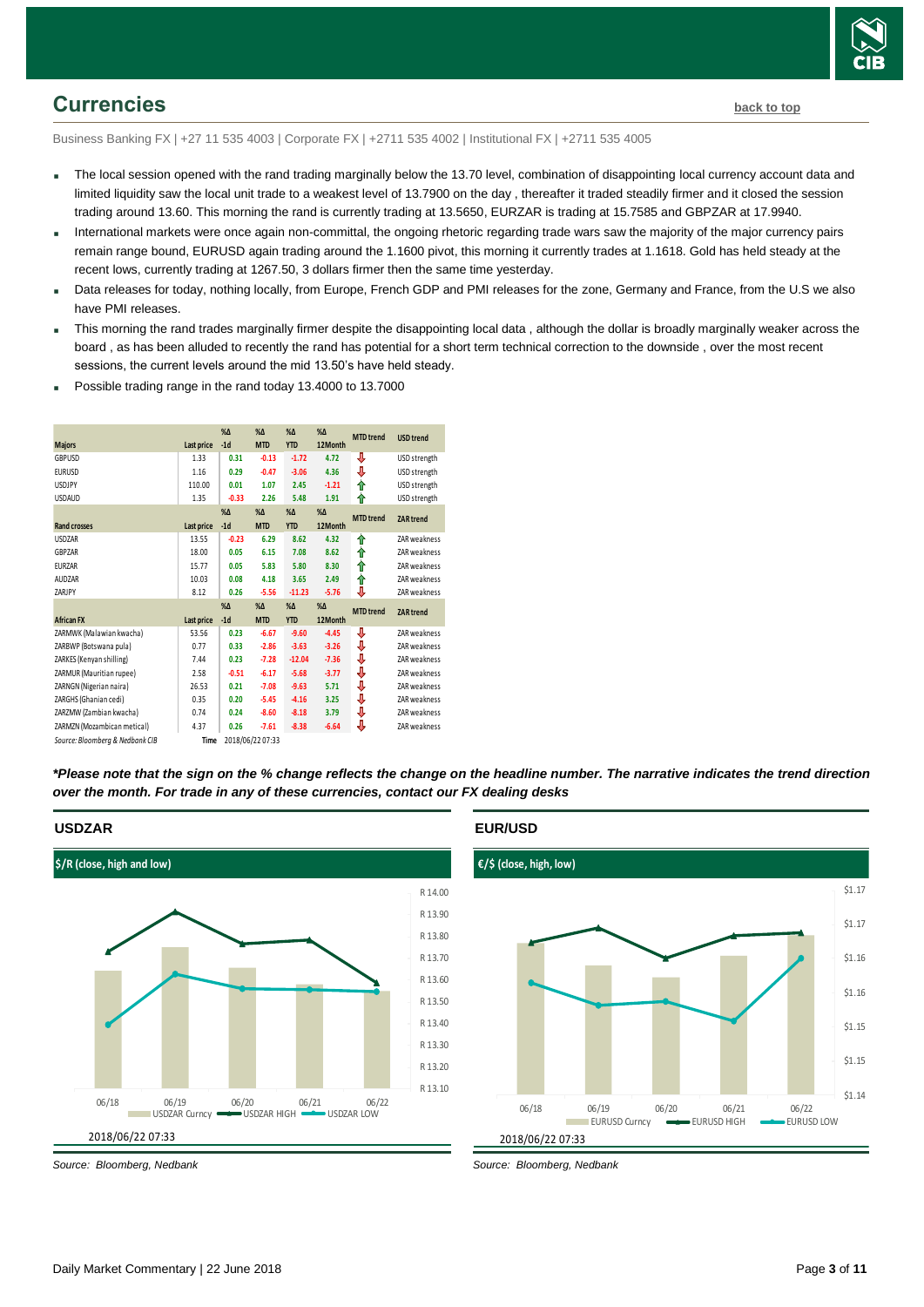

## <span id="page-3-0"></span>**Commodities [back to top](#page-0-0)**

Nedbank CIB Market Commentary | CIBMarketComm@Nedbank.co.za | +27 11 294 1753| +27 11 535 4038

- Oil traded near \$66 as OPEC and its allies reached a preliminary agreement despite strong opposition from Iran to boost production. Futures for August delivery climbed 1.4% after a 0.3% drop on Thursday.
- Gold poised for second weekly drop as stronger dollar counters uncertainty surrounding global growth amid trade tensions between the U.S. and China. Bullion for immediate delivery +0.1% to \$1,268.45/oz; -0.8% this week after -1.5% last week.
- Silver +0.2% to \$16.3522/oz to pare 2nd weekly decline.
- Platinum -2.8% this week, after dropping to \$860.10 on Weds, lowest level since Feb. 2016.
- Palladium -3.6% this week, biggest weekly loss since 5 days ended April 27.
- Zinc slumps to lowest since August, wiping out early advance, as metals struggle against concern over simmering U.S.-China trade conflict. Zinc -1% to \$2,889.50/ton. Zinc -5.6% this week and -12.4% YTD.
- Other metals mixed, with copper +0.1%, nickel +1.2%.
- Iron ore for Sept. +1% to 457.5 yuan/ton on DCE; -3.6% this week to snap 3 weeks of gains.

## Source: Bloomberg

|                                 |            | $% \Delta$       | $%$ $\Delta$ | $% \Delta$ | $\%$ $\Delta$ | <b>MTD</b> trend |
|---------------------------------|------------|------------------|--------------|------------|---------------|------------------|
| <b>Commodities</b>              | Last price | $-1d$            | <b>MTD</b>   | <b>YTD</b> | 12Month       |                  |
| Brent near future (\$)          | 73.82      | 1.05             | $-4.86$      | 10.39      | 63.25         | J                |
| WTI crude (\$)                  | 66.34      | 1.22             | $-1.04$      | 9.80       | 55.22         | J                |
| Gold spot (\$)                  | 1268.82    | 0.13             | $-2.29$      | $-2.61$    | 1.46          | J                |
| Platinum spot (\$)              | 859.96     | $-0.43$          | $-5.18$      | $-7.36$    | $-7.11$       | J                |
| SA white maize spot (R)         | 2076.00    | 0.39             | $-2.31$      | 9.26       | 17.82         | J                |
| Source: Bloomberg & Nedbank CIB | Time       | 2018/06/22 07:33 |              |            |               |                  |

**SA white maize**



*Source: Bloomberg, Nedbank*

#### **Platinum vs Gold**



*Source: Bloomberg, Nedbank*

#### **Brent Crude vs West Texas Intermediate**



*Source: Bloomberg, Nedbank*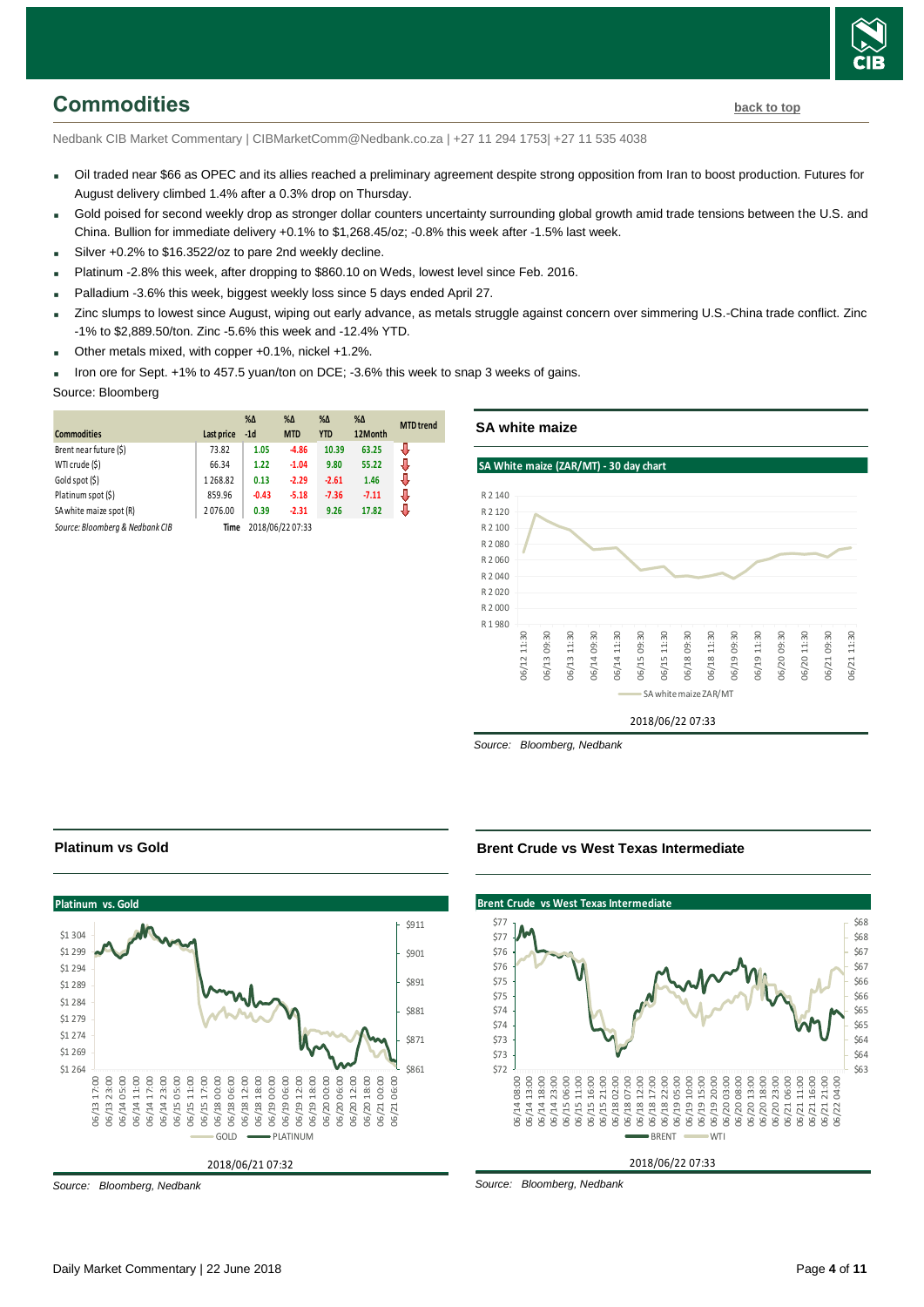

## <span id="page-4-0"></span>**Equities [back to top](#page-0-0)**

Cash equities | +2711 535 4030/31

## **South Africa**

- The JSE opened higher but after a choppy trading session ended firmly in the red.
- The TOP40 and All Share both closed 7 tenths of a percent lower.
- Naspers lost 2.2% and mining shares were under pressure while the run on banks continued.
- Value traded was R40bn, the large volume on the day was due to the June futures expiry. The rand was at R13.63 to the dollar.

## **UK/Europe**

- European markets returned to losses. Car makers in the region were the biggest losers after Daimler released a profit warning.
- The FTSE lost 9 tenths of a percent. The Bank of England kept interest rates unchanged but with the BOE chief economist now supporting an interest rate hike it is likely that the August meeting could see an increase.
- The DAX was under significant pressure dropping 1.4%. The threat of a trade war would weigh on Germany the most and the CAC fell a percent.

## **USA**

- U.S. markets ended lower with technology and media shares giving up the previous day's gains.
- All three major averages closed over 6 tenths of a percent lower.
- Data released by the Labour Department showed that jobless claims declined slightly to 218,000.
- After market close the Federal Reserve released the results of its stress tests results which included 6 foreign banks for the first time. All major banks passed the tests.

## **Asia**

- Concern on global trade outlook continued to weigh on Asian markets.
- At the time of writing the Nikkei was 9 tenths of a percent lower. Car makers were under pressure taking their cue from their European counterparts overnight.
- The Hang Seng was down 6 tenths of a percent as financials waned while the industrial sector was surprisingly strong.
- The Shanghai Composite pulled back half a percent while the ASX was flat.
- Today focus will shift to the oil price as OPEC meets to decide on its oil production policy of days of disagreements which resulted in Iran walking out of preliminary discussions.

|                                 |                   | $% \Delta$       | %Δ         | $% \Delta$    | $% \Delta$    | 2017        | <b>MTD</b> trend |
|---------------------------------|-------------------|------------------|------------|---------------|---------------|-------------|------------------|
| <b>Developed Markets</b>        | <b>Last price</b> | $-1d$            | <b>MTD</b> | <b>YTD</b>    | 12Month       | Performance |                  |
| Dow Jones                       | 24 461.70         | $-0.80$          | 0.19       | $-1.04$       | 14.32         | 24.33       | ⇑                |
| Nasdag                          | 7712.95           | $-0.88$          | 3.64       | 11.73         | 23.67         | 27.16       | ⇑                |
| S&P 500                         | 2749.76           | $-0.63$          | 1.64       | 2.85          | 12.95         | 18.42       | ⇑                |
| DJ Eurostoxx 50                 | 3 4 0 3 . 5 1     | $-1.05$          | $-0.09$    | $-2.87$       | $-4.28$       | 5.70        | ₩                |
| DAX                             | 12511.91          | $-1.44$          | $-0.74$    | $-3.14$       | $-2.20$       | 11.51       | ₩                |
| CAC                             | 5316.01           | $-1.05$          | $-1.53$    | 0.06          | 0.65          | 8.43        | ₩                |
| <b>FTSE</b>                     | 7556.44           | $-0.93$          | $-1.59$    | $-1.71$       | 1.57          | 7.10        | ₩                |
| ASX200                          | 6219.40           | $-0.20$          | 3.45       | 2.54          | 9.00          | 6.42        | ⇑                |
| Nikkei 225                      | 22 502.11         | $-0.84$          | 1.35       | $-1.15$       | 11.89         | 16.18       | ⋔                |
| MSCI World                      | 2 105.93          | $-0.56$          | 0.62       | 0.12          | 9.60          | 19.65       | ⋔                |
|                                 |                   | $\%$ $\Delta$    | %Δ         | $\%$ $\Delta$ | $\%$ $\Delta$ | 2017        | <b>MTD</b> trend |
| <b>Emerging Markets</b>         | Last price        | $-1d$            | <b>MTD</b> | <b>YTD</b>    | 12Month       | Performance |                  |
| Hang Seng                       | 29 35 6.07        | 0.20             | $-3.65$    | $-1.88$       | 14.34         | 35.19       | ⇩                |
| Shanghai                        | 2891.57           | 0.55             | $-6.59$    | $-12.57$      | $-8.13$       | 5.46        | ⇩                |
| Brazil Bovespa                  | 70074.90          | $-2.84$          | $-8.70$    | $-8.28$       | 14.37         | 28.22       | ₩                |
| India - NSE                     | 35 438.27         | 0.02             | 0.33       | 4.06          | 13.25         | 27.91       | ⇑                |
| Russia Micex                    | 2 2 4 5 . 9 4     | $-0.46$          | $-2.47$    | 6.46          | 20.75         | $-7.69$     | ⇩                |
| <b>MSCI</b> Emerging            | 1080.19           | $-1.20$          | $-3.62$    | $-6.76$       | 7.08          | 34.35       | V                |
|                                 |                   | $% \Delta$       | $% \Delta$ | $% \Delta$    | $\%$ $\Delta$ | 2017        | <b>MTD</b> trend |
| <b>SA Indices</b>               | Last price        | $-1d$            | <b>MTD</b> | <b>YTD</b>    | 12Month       | Performance |                  |
| <b>JSE All Share</b>            | 56 234.43         | $-0.74$          | 0.14       | $-5.50$       | 10.11         | 17.47       | ⇑                |
| Top 40                          | 50 023.54         | $-0.74$          | 0.48       | $-4.78$       | 11.30         | 19.66       | ⇑                |
| Resi 10                         | 40 372.24         | $-0.60$          | 1.96       | 11.24         | 37.78         | 13.03       | ⇑                |
| Indi 25                         | 73 255.38         | $-1.17$          | 1.71       | $-7.37$       | 4.01          | 23.03       | ⇑                |
| Fini 15                         | 15956.31          | 0.23             | $-3.94$    | $-10.73$      | 11.93         | 18.54       | V                |
| Source: Bloomberg & Nedbank CIB | Time              | 2018/06/22 07:33 |            |               |               |             |                  |

## **Short-term performance of SA equity indices**



<span id="page-4-1"></span>*Source: Bloomberg, Nedbank*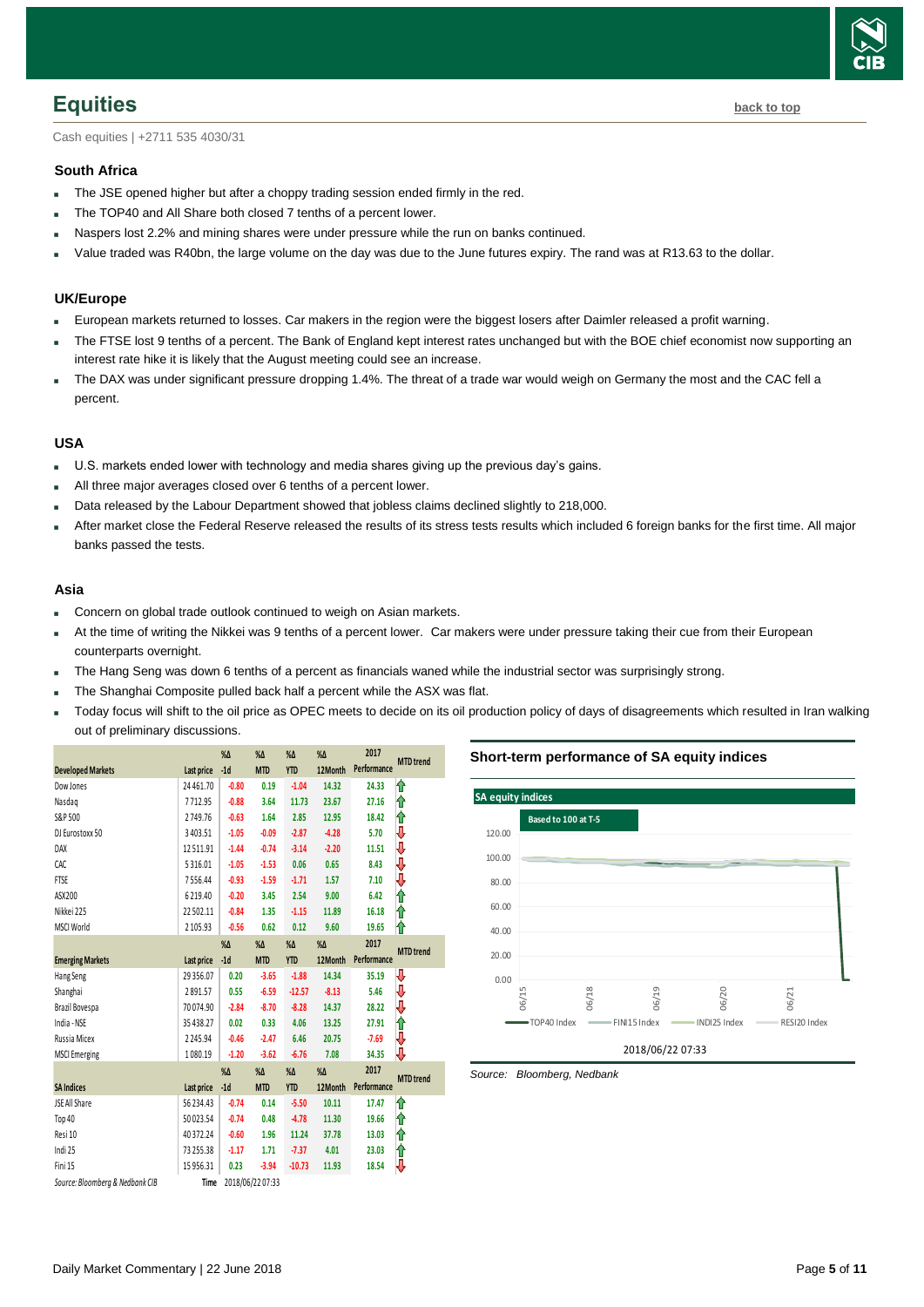# <span id="page-5-0"></span>**Last day to trade back to the contract of the contract of the contract of the contract of the contract of the contract of the contract of the contract of the contract of the contract of the contract of the contract of t**

Susan Correia [| Scorreia@Nedbankcapital.co.za](mailto:Scorreia@Nedbankcapital.co.za) | +27 11 295 8227

| Share code   | Share name                      | Dividend / interest rate                           |
|--------------|---------------------------------|----------------------------------------------------|
| 26 June 2018 |                                 |                                                    |
| AEGN         | Aveng group Ltd NPL             | take up $@$ 10cps                                  |
| <b>BTI</b>   | British American Tob Plc        | dividend @ 868.166640cps                           |
| <b>CLS</b>   | Clicks Group Ltd                | dividend $@102.50cps$                              |
| <b>DLT</b>   | Delta Property Fund Ltd         | dividend @ 50.84210cps or 8.22492 new per 100 held |
| GAMN         | Global Asset Management Ltd NPL | take up $@$ 183cps                                 |
| IMRP4        | Im Redeemable Pref 4 Aug 21     | dividend @ 9660.41220cps                           |
| <b>IVTP</b>  | Invicta Holdings Ltd Pref       | dividend @ 634.067980cps                           |
| LBHP         | Liberty Holdings 11c Pref       | dividend $\omega$ 5.50cps                          |
| <b>OCE</b>   | Oceana Group Ltd                | dividend @ 112cps                                  |
| PFG          | Pioneer Foods Group Ltd         | dividend $@$ 105cps                                |
| SNV          | Santova Logistics Ltd           | dividend @ 7cps                                    |
| <b>TBS</b>   | Tiger Brands Ltd                | dividend @ 378cps                                  |
| <b>VLE</b>   | Value Group Ltd                 | dividend @ 22cps                                   |

*Source: JSE*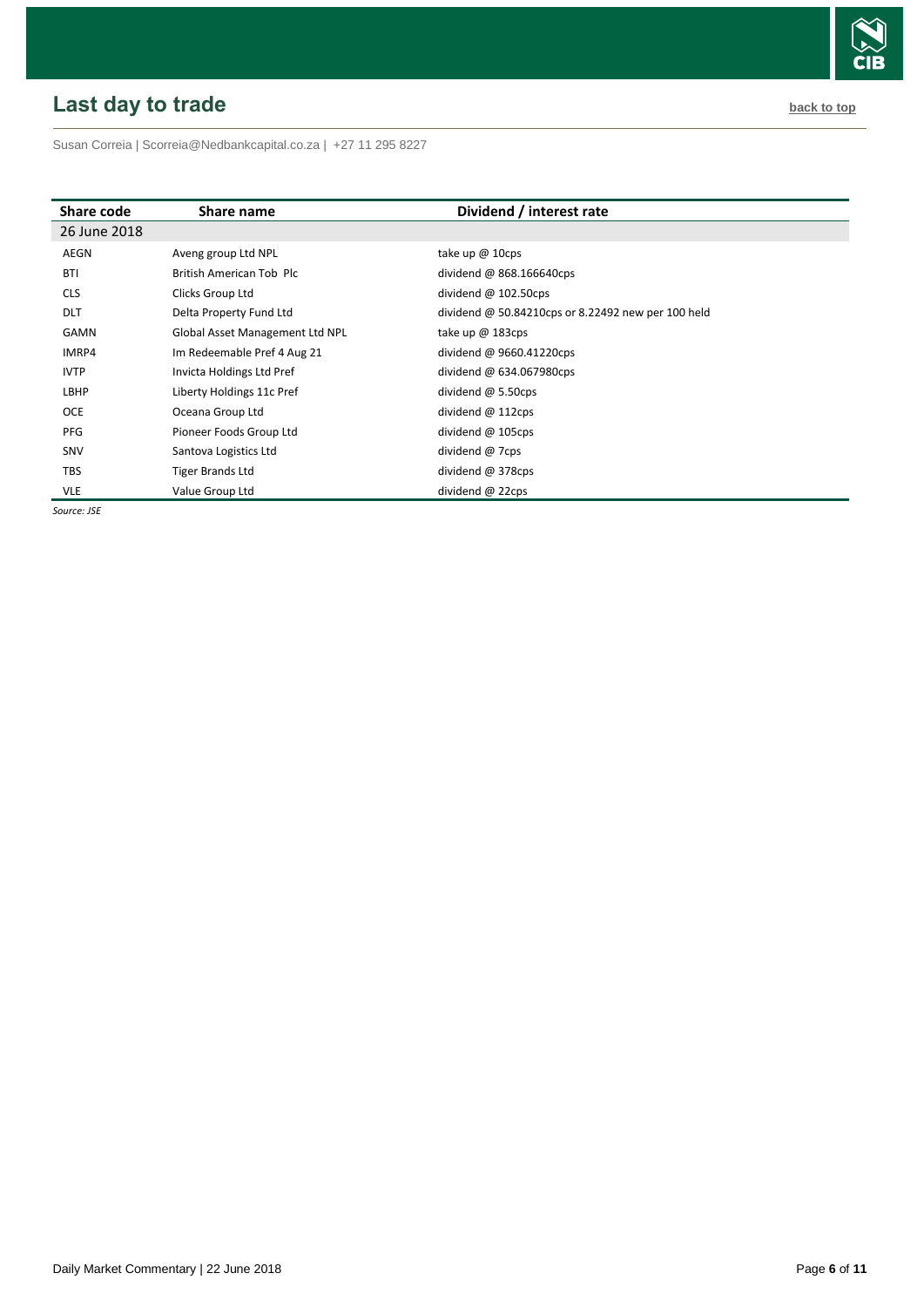# **JSE performance [back to top](#page-0-0) back to top**

Nedbank CIB Market Commentary | CIBMarketComm@Nedbank.co.za | +27 11 294 1753

|                                    |            | %Δ      | %Δ         | %Δ         | %Δ       | 2017        | <b>MTD</b> trend |  |
|------------------------------------|------------|---------|------------|------------|----------|-------------|------------------|--|
| <b>Top40 constituents</b>          | Last price | $-1d$   | <b>MTD</b> | <b>YTD</b> | 12Month  | Performance |                  |  |
| AGL: Anglo American Plc            | 299.41     | $-1.25$ | $-1.02$    | 17.13      | 85.44    | 29.43       | ⇩                |  |
| ANG: Anglogold Ashanti Ltd         | 111.09     | $-0.03$ | 2.88       | $-13.63$   | $-19.79$ | $-14.78$    | 1                |  |
| APN : Aspen Pharmacare Holdings Lt | 261.82     | $-0.04$ | 4.73       | $-5.65$    | $-6.34$  | $-1.62$     | ⇑                |  |
| BGA: Barclays Africa Group Ltd     | 161.49     | 1.97    | $-0.12$    | $-11.26$   | 13.91    | 7.05        | ⇩                |  |
| BID: Bid Corp Ltd                  | 275.00     | 2.33    | 8.30       | $-8.63$    | $-6.62$  | 20.93       | ⇑                |  |
| BIL: Bhp Billiton Plc              | 295.14     | 0.01    | 2.00       | 17.80      | 56.82    | 11.95       | ⇑                |  |
| BTI: British American Tobacco Plc  | 693.47     | 1.56    | 6.94       | $-16.40$   | $-23.46$ | 6.38        | ⇑                |  |
| <b>BVT: Bidvest Group Ltd</b>      | 200.61     | $-0.87$ | $-0.69$    | $-8.02$    | 29.32    | 21.18       | ⇩                |  |
| CFR : Financiere Richemont-Dep Rec | 118.78     | $-1.21$ | 1.86       | 6.29       | 10.04    | 24.15       | ⇑                |  |
| CLS: Clicks Group Ltd              | 202.46     | 1.13    | 0.23       | 11.78      | 45.84    | 54.21       | ⇑                |  |
| CPI: Capitec Bank Holdings Ltd     | 862.32     | 0.02    | $-1.39$    | $-21.46$   | 9.85     | 58.44       | ⇩                |  |
| DSY: Discovery Ltd                 | 142.55     | $-0.75$ | $-7.53$    | $-23.36$   | 9.92     | 61.26       | ⇩                |  |
| FSR: Firstrand Ltd                 | 59.85      | 1.44    | $-0.25$    | $-11.00$   | 27.07    | 25.00       | ⇩                |  |
| GFI: Gold Fields Ltd               | 48.29      | $-1.39$ | 6.88       | $-10.74$   | 3.74     | 23.12       | ⇑                |  |
| GRT: Growthpoint Properties Ltd    | 25.70      | 0.78    | $-5.51$    | $-7.09$    | 4.26     | 6.59        | ⇩                |  |
| INL: Investec Ltd                  | 95.30      | $-0.94$ | 3.44       | 6.22       | 0.65     | $-1.57$     | ⇑                |  |
| INP: Investec Plc                  | 97.47      | $-0.72$ | 4.47       | 8.59       | 3.22     | $-1.52$     | ⇑                |  |
| LHC: Life Healthcare Group Holdin  | 24.94      | $-1.50$ | $-12.49$   | $-10.13$   | $-6.59$  | $-9.23$     | ⇩                |  |
| MEI: Mediclinic International Plc  | 97.08      | $-0.43$ | $-5.30$    | $-8.74$    | $-23.79$ | $-18.17$    | ⇩                |  |
| MND: Mondi Ltd                     | 356.94     | $-0.85$ | 1.77       | 16.55      | 9.98     | 14.66       | ⇑                |  |
| MNP: Mondi Plc                     | 360.60     | $-0.83$ | 2.46       | 18.08      | 11.37    | 14.14       | ⇑                |  |
| MRP: Mr Price Group Ltd            | 227.50     | 0.76    | $-9.36$    | $-7.09$    | 46.52    | 53.52       | ⇩                |  |
| MTN: Mtn Group Ltd                 | 106.99     | $-0.90$ | $-6.56$    | $-21.68$   | $-5.73$  | 5.08        | ⇩                |  |
| NED: Nedbank Group Ltd             | 254.73     | $-0.76$ | $-6.90$    | $-0.53$    | 24.26    | 6.16        | ⇩                |  |
| NPN: Naspers Ltd-N Shs             | 3 207.87   | $-2.22$ | 6.01       | $-7.05$    | 24.82    | 69.72       | ⇑                |  |
| NRP : Nepi Rockcastle Plc          | 121.22     | $-0.64$ | $-2.24$    | $-43.24$   |          |             | ⇩                |  |
| NTC: Netcare Ltd                   | 27.73      | $-1.67$ | $-6.35$    | 10.26      | 10.70    | $-20.66$    | ⇩                |  |
| OML: Old Mutual Plc                | 38.09      | $-0.91$ | $-5.69$    | 0.24       | 18.77    | 9.35        | ⇩                |  |
| RDF: Redefine Properties Ltd       | 10.35      | 0.58    | $-5.65$    | $-3.27$    | $-2.27$  | $-6.96$     | ₩                |  |
| REM: Remgro Ltd                    | 201.01     | $-0.09$ | $-1.47$    | $-14.83$   | $-0.92$  | 4.19        | ⇩                |  |
| RMH: Rmb Holdings Ltd              | 72.54      | 0.90    | $-0.12$    | $-8.37$    |          |             | ⇓                |  |
| SAP : Sappi Limited                | 91.27      | $-0.36$ | 9.66       | 1.98       | 2.64     | 0.56        | ⇑                |  |
| SBK: Standard Bank Group Ltd       | 188.45     | 0.24    | $-9.14$    | $-3.68$    | 36.07    | 28.22       | ⇓                |  |
| SHP: Shoprite Holdings Ltd         | 223.00     | $-1.84$ | $-4.73$    | 0.82       | 13.05    | 27.89       | ⇩                |  |
| SLM: Sanlam Ltd                    | 71.52      | $-0.46$ | $-5.96$    | $-17.79$   | 10.47    | 36.30       | ⇩                |  |
| SOL: Sasol Ltd                     | 470.84     | $-0.65$ | 2.92       | 9.96       | 30.79    | 5.32        | ⇑                |  |
| SPP: Spar Group Limited/The        | 186.91     | 0.23    | $-3.03$    | $-8.08$    | 22.77    | 2.82        | ⇓                |  |
| TBS: Tiger Brands Ltd              | 330.00     | 2.17    | $-1.76$    | $-28.26$   | $-11.29$ | 16.65       | ⇓                |  |
| TFG: The Foschini Group Ltd        | 183.34     | $-0.63$ | $-0.49$    | $-7.09$    | 33.84    | 24.11       | ⇓                |  |
| TRU: Truworths International Ltd   | 80.21      | $-0.02$ | $-4.60$    | $-15.09$   | 12.91    | 17.70       | ⇩                |  |
| VOD: Vodacom Group Ltd             | 123.15     | $-3.60$ | $-14.18$   | $-15.47$   | $-23.50$ | $-3.27$     | ⇩                |  |
| WHL: Woolworths Holdings Ltd       | 54.49      | $-0.93$ | $-6.60$    | $-16.57$   | $-11.80$ | $-9.09$     | ₩                |  |
|                                    |            |         |            |            |          |             |                  |  |

**Source: Bloomberg & Nedbank CIB** 

Time 2018/06/22 07:33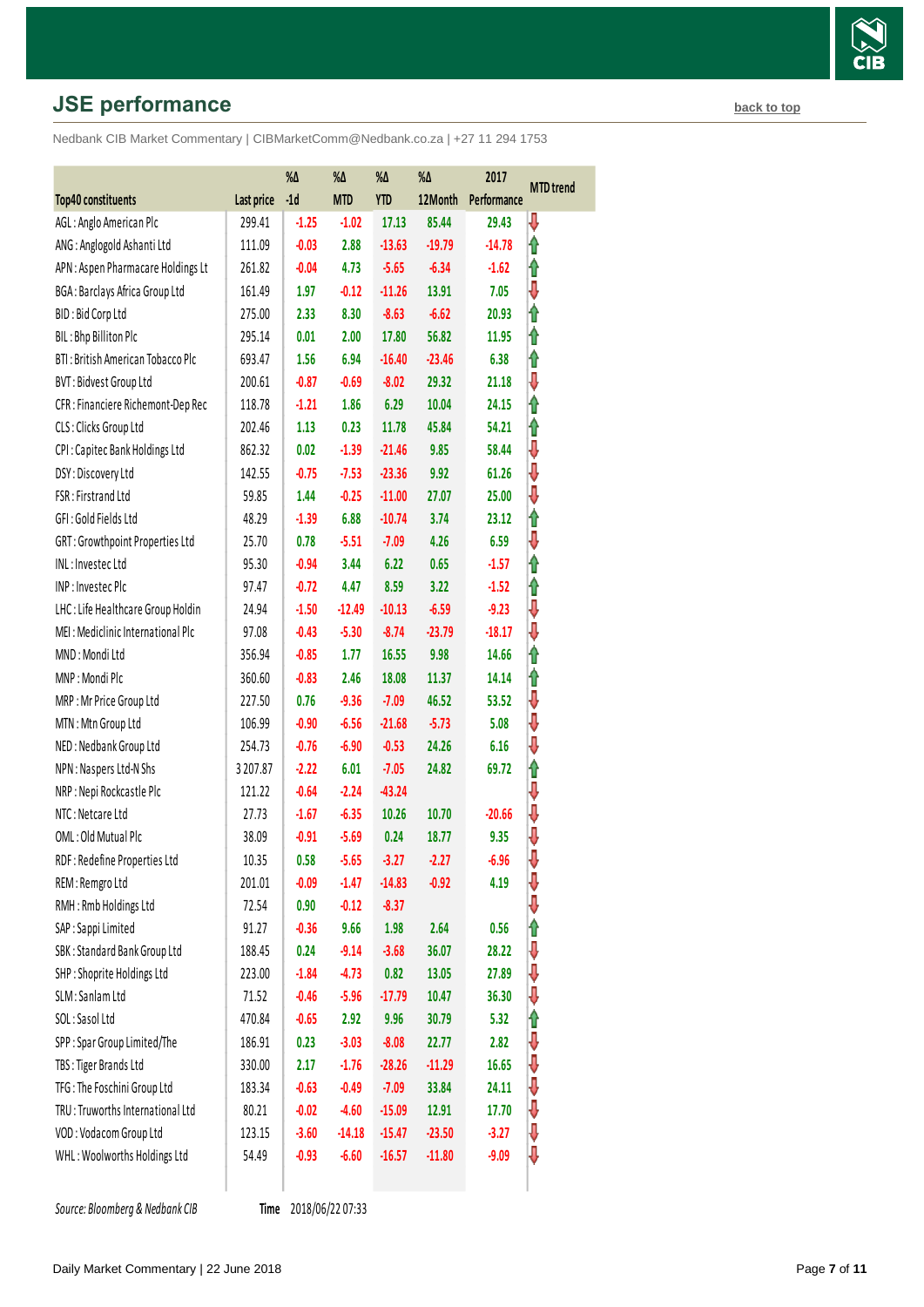

# <span id="page-7-0"></span>**Economics [back to top](#page-0-0)**

Nedbank CIB Market Commentary | CIBMarketComm@Nedbank.co.za | +27 11 294 1753

## **SA**

- SA current account for 1Q18 came in at -4.8% of GDP. The print was wider than Bloomberg consensus expectations of -3.9%. It was also wider than the -2.9% for 4Q17.
- In rand terms the deficit widened to -R229bn (saar) from a deficit of -R114bn in 4Q17 (saar). The wider current account was almost exclusively driven by the trade balance which was in a deficit of R25bn (saar) in 1Q18 compared to a surplus of R74bn in 4Q17.
- However, as base case one should expect the current account too narrow for the rest of 2018. As a result, from a currency perspective, we would not be too concerned that the current widening of South Africa's external financing requirement is a trend that will persist. Firstly, the net service, income and transfer account narrowed from –R211bn to -R204bn in 1Q18. This line item should narrow further in 2Q:18 on the back of the large liquidation of foreign holdings of bonds and equities (especially May and June). Secondly, the weaker rand in May and June should aid the trade balance compared to 1Q18. In particular, the rand value of South Africa's exports (especially commodities) should to some extent offset weaker mining production volumes of April. Lastly, if market (and our) expectations are correct that growth will improve in 2Q18 and beyond, the denominator should rise. All speaks to a narrower current account going forward.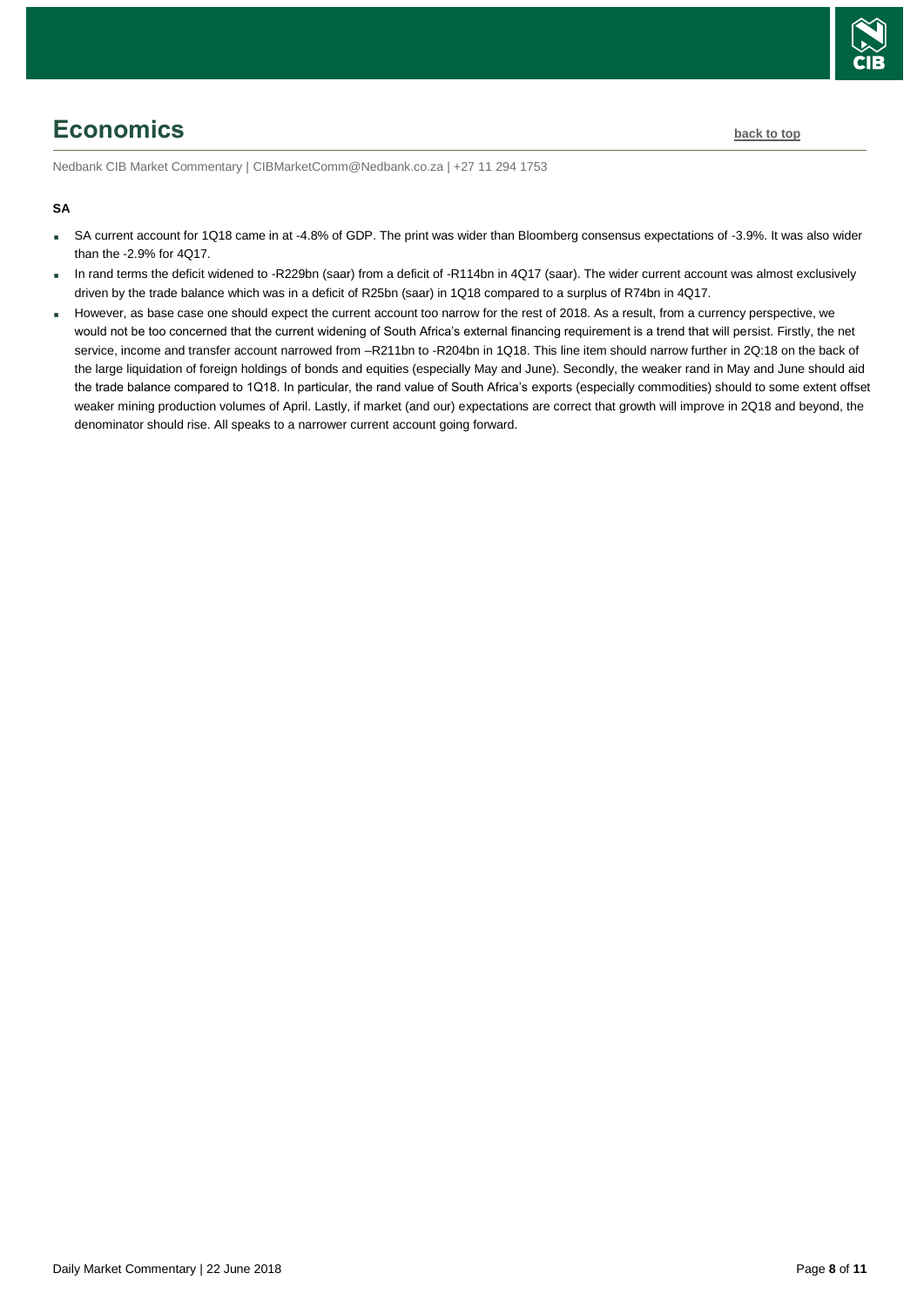

<span id="page-8-0"></span>**Economic calendar [back to top](#page-0-0)** 

Nedbank CIB Market Commentary | CIBMarketComm@Nedbank.co.za | +27 11 294 1753

|                   | Country Event |                                      | Period             | Survey   | <b>Actual</b>                    | Prior      | Revised  |
|-------------------|---------------|--------------------------------------|--------------------|----------|----------------------------------|------------|----------|
| 21-June           |               |                                      |                    |          |                                  |            |          |
| 10:00 AM          | SA            | Current Account as a % GDP           | 1Q                 | $-3.90%$ | $-4.80%$                         | $-2.90%$   |          |
| 10:00 AM          | SA            | <b>Current Account Balance</b>       | 1Q                 | ZAR-0.2b | ZAR-229.1b                       | ZAR-137.0b |          |
| 10:30 AM          | UK            | <b>PSNB ex Banking Groups</b>        | <b>MAY</b>         | GBP 6.3b | GBP 5.0b                         | GBP 7.8b   | GBP 6.9b |
| 01:00 PM          | UK            | Bank of England Bank Rate            | Γ<br><b>JUN 21</b> | $0.50\%$ | $0.50\%$                         | 0.50%      |          |
| 01:00 PM          | UK            | <b>BOE Asset Purchase Target</b>     | JUN                | GBP 435b | GBP 435b                         | GBP 435b   |          |
| 01:00 PM          | UK            | <b>BOE Corporate Bond Target</b>     | <b>JUN</b>         | GBP 10b  | GBP 10b                          | GBP 10b    |          |
| 02:30 PM          | US            | Initial Jobless Claims               | <b>NOV 25</b>      | 220k     | 218k                             | 218k       |          |
| 02:30 PM          | US            | <b>Continuing Claims</b>             | <b>NOV 18</b>      | 1710k    | 1723k                            | 1697k      |          |
| 02:30 PM          | US            | Philadelphia Fed Business Outlook    | JUN                | 29.0     | $19.9$ <sup><math>"</math></sup> | 34.4       |          |
| 04:00 PM          | $\mathsf{EC}$ | Consumer Confidence                  | <b>JUNA</b>        | 0.00     | $-0.50$                          | 0.20       |          |
| 04:00 PM          | US            | Leading Index                        | <b>MAY</b>         | $0.40\%$ | $0.20\%$                         | 0.40%      |          |
| 22-June           |               |                                      |                    |          |                                  |            |          |
| 01:30 AM          | JN            | Natl CPI YoY                         | <b>MAY</b>         | $0.60\%$ | $0.70\%$                         | 0.60%      |          |
| 02:30 AM          | JN            | Nikkei Japan PMI Mfg                 | <b>JUNP</b>        |          | 53.1                             | 52.8       |          |
| 09:30 AM          | GE            | Markit Germany Services PMI          | <b>JUNP</b>        | 52.2     |                                  | 52.1       |          |
| 09:30 AM          | GE            | Markit/BME Germany Manufacturing PMI | <b>JUNP</b>        | 56.3     |                                  | 56.9       |          |
| 10:00 AM          | $\mathsf{EC}$ | Markit Eurozone Services PMI         | <b>JUNP</b>        | 53.8     | $\mathbb{P}$                     | 53.8       |          |
| 10:00 AM          | EC            | Markit Eurozone Manufacturing PMI    | <b>JUNP</b>        | 55.0     |                                  | 55.5       |          |
| 03:45 PM          | US            | Markit US Services PMI               | JUN P              | 56.5     | $\blacksquare$                   | 56.8       |          |
| 03:45 PM          | US            | Markit US Manufacturing PMI          | <b>JUNP</b>        | 56.1     |                                  | 56.4       |          |
| 25-June           |               |                                      |                    |          |                                  |            |          |
| 07:00 AM          | JN            | Leading Index CI                     | APR <sub>F</sub>   |          |                                  | 105.6      |          |
| 10:00 AM          | GE            | <b>IFO Business Climate</b>          | <b>JUN</b>         | 101.8    |                                  | 102.2      |          |
| 10:00 AM          | GE            | <b>IFO Current Assessment</b>        | <b>JUN</b>         | 105.7    | F                                | 106.0      |          |
| 10:00 AM          | GE            | <b>IFO Expectations</b>              | JUN                | 98.0     | $\cdot^{\prime}$                 | 98.5       |          |
| 02:30 PM          | US            | Chicago Fed Nat Activity Index       | MAY                |          | $\mathbb{P}$                     | 0.34       |          |
| 04:00 PM          | US            | <b>New Home Sales</b>                | MAY                | 665k     | $\overline{\phantom{0}}$         | 662k       |          |
| 04:00 PM          | US            | New Home Sales MoM                   | V<br>MAY           | 0.45%    | $\cdot^{\prime}$                 | $-1.50%$   |          |
| 04:30 PM          | US            | Dallas Fed Manf. Activity            | <b>JUN</b>         | 24.0     | ÷,                               | 26.8       |          |
| 26-June           |               |                                      |                    |          |                                  |            |          |
| 09:00 AM          | SA            | Leading Indicator                    | APR                |          |                                  | 107.4      |          |
| 03:00 PM          | US            | S&P CoreLogic CS 20-City YoY NSA     | APR                | 0.00%    |                                  | 6.79%      |          |
| 04:00 PM          | US            | Conf. Board Consumer Confidence      | JUN                | 127.5    |                                  | 128.0      |          |
| 04:00 PM          | US            | Richmond Fed Manufact. Index         | JUN                | 15       | $\mathbb{F}$                     | 16         |          |
|                   |               |                                      |                    |          |                                  |            |          |
| Source: Bloomberg |               | 2018/06/22 07:33                     |                    |          |                                  |            |          |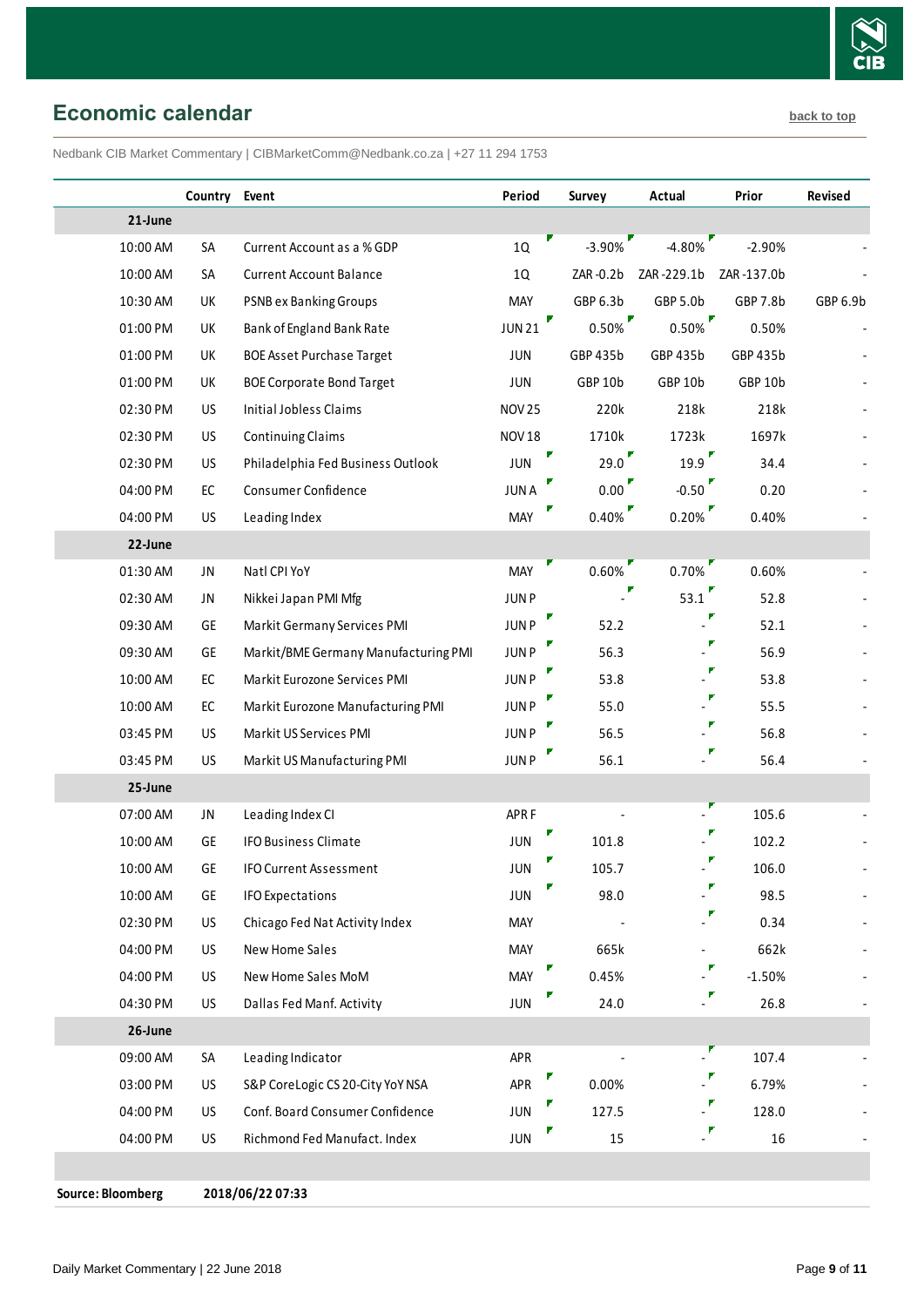

## <span id="page-9-0"></span>**Contacts**

**Treasury: Economic Analyst Reezwana Sumad** (011) 294 1753

**ALM Portfolio Management** (011) 535 4042

**Equities Sales and Distribution** (011) 535 4030/31

**Forex Institutional Sales Desk** (011) 535 4005

**Interest Rate Swaps & FRA's Trading** (011) 535 4004

**Money Market Institutional Sales Desk** (011) 535 4008

**Bond Trading** (011) 535 4021

**Forex Business Banking Sales Desk** (011) 535 4003

**Forex Retail Sales Desk** (011) 535 4020

**Money Market Business Banking Sales Desk** (011) 535 4006

**Non Soft & Soft Commodities Trading** (011) 535 4038

**Credit Derivatives**  (011) 535 4047

**Forex Corporate Sales Desk** JHB (011) 535 4002; DBN (031) 327 3000; CTN (021) 413 9300

**Inflation Trading** (011) 535 4026

**Money Market Corporate Sales Desk** JHB (011) 535 4007; DBN (031) 327 3000; CTN (021) 413 9300

**Preference shares desk** (011) 535 4072